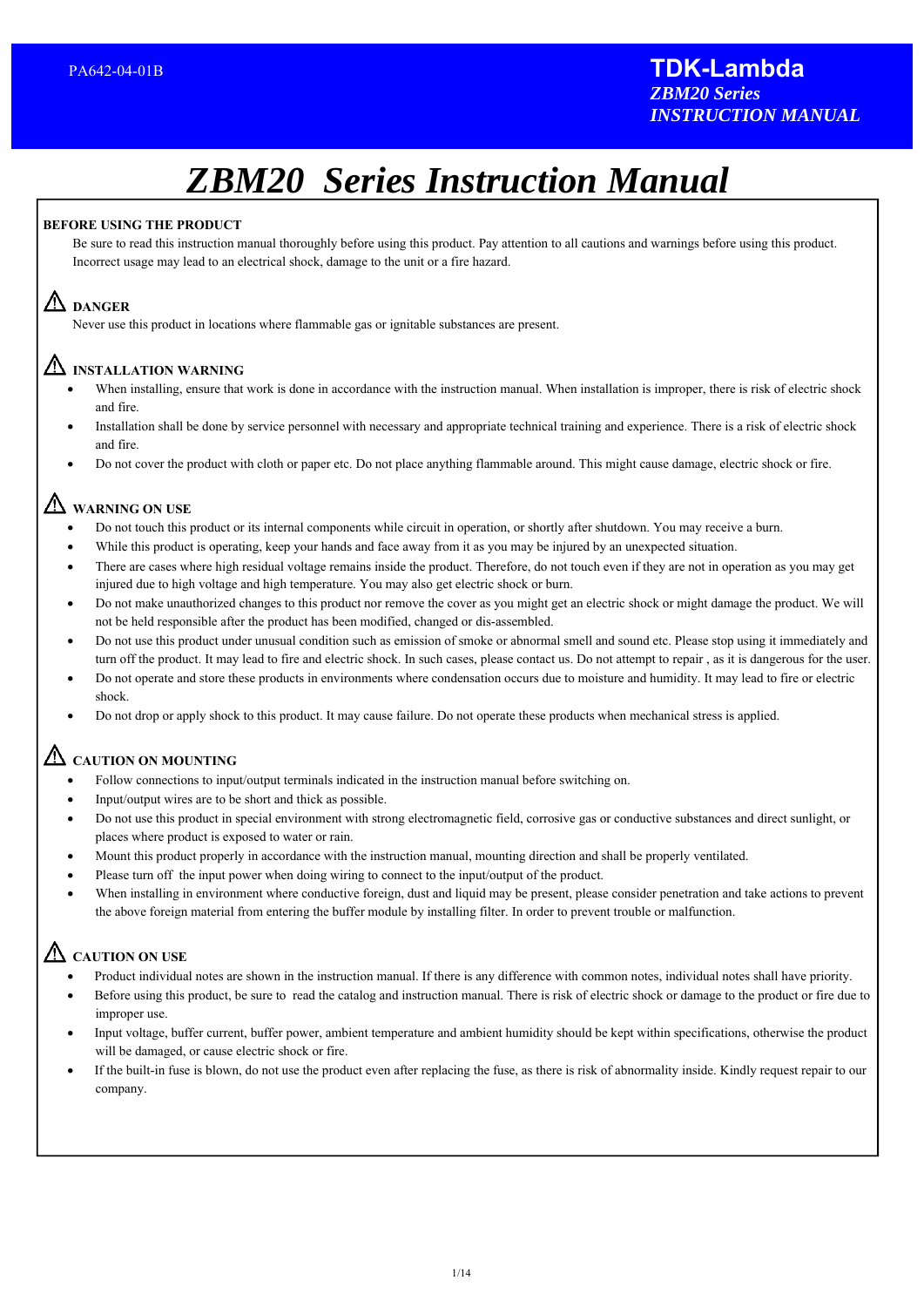# **CAUTION ON USE**

 $\overline{a}$ 

- This product with built-in protection circuit, depending on usage conditions, built-in protection circuit may not work. It is recommended to provide a separate protection circuit (element, fuse, etc.), insert fuse at the input to prevent smoke, fire during abnormal operation.
- This product is made for general purpose electronic equipment use and is not designed for applications requiring high safety (such as extremely high reliability and safety requirements. Even though high reliability and safety are not required, this product should not be used directly for applications that have serious risk for life and physical safety). Take sufficient consideration in fail-safe design (such as providing protective circuit or protective device inside the system).
- When used in environments with strong electromagnetic field, there is possibility of product damage due to malfunction.
- When used in environment with corrosive gas (hydrogen sulfide, sulfur dioxide, etc.), there is possibility that they might penetrate the product and lead to failure.
- When used in environments where there is conductive foreign matter or dust, there is possibility of product failure or malfunction.
- Provide countermeasure for prevention of lightning surge voltage as there is a risk of damage due to abnormal voltage.
- Connect together the frame ground terminal of the product and the ground terminal of the equipment for safety and noise reduction. If these ground is not connected together, there is a risk of electric shock.
- Take care not to apply external abnormal voltage to the input/output. Especially, applying reverse voltage or overvoltage more than the rated voltage to the input/output as it may cause failure, electric shock or fire.
- Depending on product failure mode, there is possibility of hazardous voltage occurance at the input/output terminal. Therefore, the input/output of this product must be protected in the end use equipment to maintain ES1.
- This product contains a printed circuit board utilizing surface mounted devices. PCB stress such as bending, twisting, etc., could cause damage. Please handle with care.

#### **NOTE**

- When disposing product, follow disposal laws of each municipality.
- Published EMI (CE, RE) or immunity is the result when measured in our standard measurement conditions and may not satisfy specification when mounted and wired inside end-user equipment. Use the product after sufficient evaluation is done at the actual end-user equipment.
- When exporting our products, apply the necessary permissions as required by rules and regulations of Foreign Exchange and Foreign Trade Control Act.
- Catalogue or contents of the instruction manual may be changed without a prior notice. Refer to latest catalogue or instruction manual.
- Reproduction or reprinting the instruction manual or its portion is not allowed without our permission.

#### **LONG-TERM STORAGE METHOD AND LONG-TERM STORAGE PERIOD**

- Please keep the product in carton box.
- Please do not apply excessive vibration, shock or mechanical stress applied directly to the product.
- Please keep away from direct sunlight.
- Temperature and humidity should be within range of product specification (with no condensation)
- For long-term storage temperature and humidity, the following conditions shall be used as a guideline : Temperature range : 5℃~30℃

Humidity range : 40%~60%RH

Please keep away from the places where temperature and humidity can change drastically

It can cause condensation on the product or deterioration.

For long-term storage period, we recommend to use within 2 years after receiving the product.

There is tendency that the leakage current of the aluminium electrolytic capacitors may increase when stored without using for a long time. This phenomenon can be improved by applying voltage to the aluminium electrolytic capacitors to reduce the increased leakage current through the self-recovery effect of the electrolyte.

For reference, before using products that have been stored for a very long time, please warm-up first for 30 minutes or more without taking load. < Criterion of warm up voltage condition>

- (1) Implementation period : 1 year or above after the delivery
- (2) Electrical continuity condition
	- Input voltage : Rating

Load : 0A

- Ambient temperature : Normal temperature
- Time : 30 minutes or more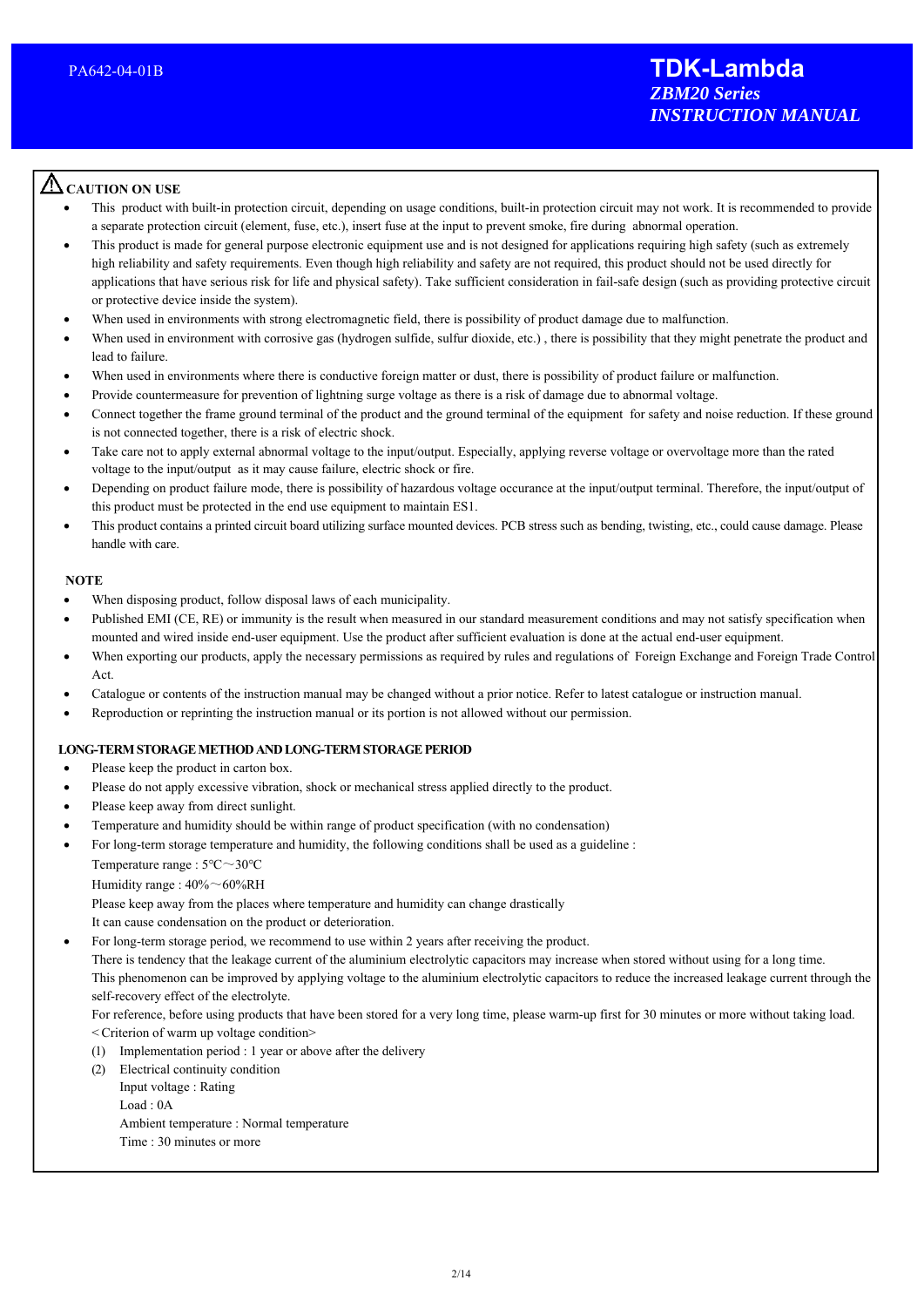# **Note: CE MARKING / UKCA MARKING**

 CE Marking, when applied to a product or packing material for a product covered by this handbook, indicates compliance with the Low Voltage Directive, EMC Directive and RoHS Directive.

 UKCA Marking, when applied to a product or packing material for a product covered by this handbook, indicates compliance with the Electrical Equipment (Safety) Regulations, Electromagnetic Compatibility Regulations and Restriction of the Use of Certain Hazardous Substances in Electrical & Electronic Equipment Regulations.

# **1. Model Name Identification Method**



| $(*1)$ | Blank          | : Standard type                            |
|--------|----------------|--------------------------------------------|
|        | Л.             | : with chassis model                       |
|        | $\overline{A}$ | : with chassis and cover model             |
|        | /T             | : extended buffer time                     |
|        | /CO            | : With coating on solder side of PCB model |
|        | /CO2           | : With coating on both sides of PCB model  |
|        |                |                                            |

## **2. Terminal Explanation**



- $1)$  +V: +Input/Output terminal
- $2)$  -V: -Input/Output terminal
- DC OK: Relay (Photo Mosfet). Logic low when input 3 voltage is within specification.
- $\bigoplus$   $\perp$  : Earth terminal
- S GREEN LED: Bulk voltage monitor. LED is off when bulk electrolytic capacitor is within ES1 level.
- Buffer Level: SW1 switch right for Fixed mode 6 and switch left for VIN-1 mode.



- $\sqrt{7}$  + : Common supply 3.3 30V(max)
- Buffer: signal will turn "high" during buffering mode. 8
- Ready: signal will turn "high" during ready mode. 9
- Inhibit: pull to TTL "low" to activate the inhibit mode. 10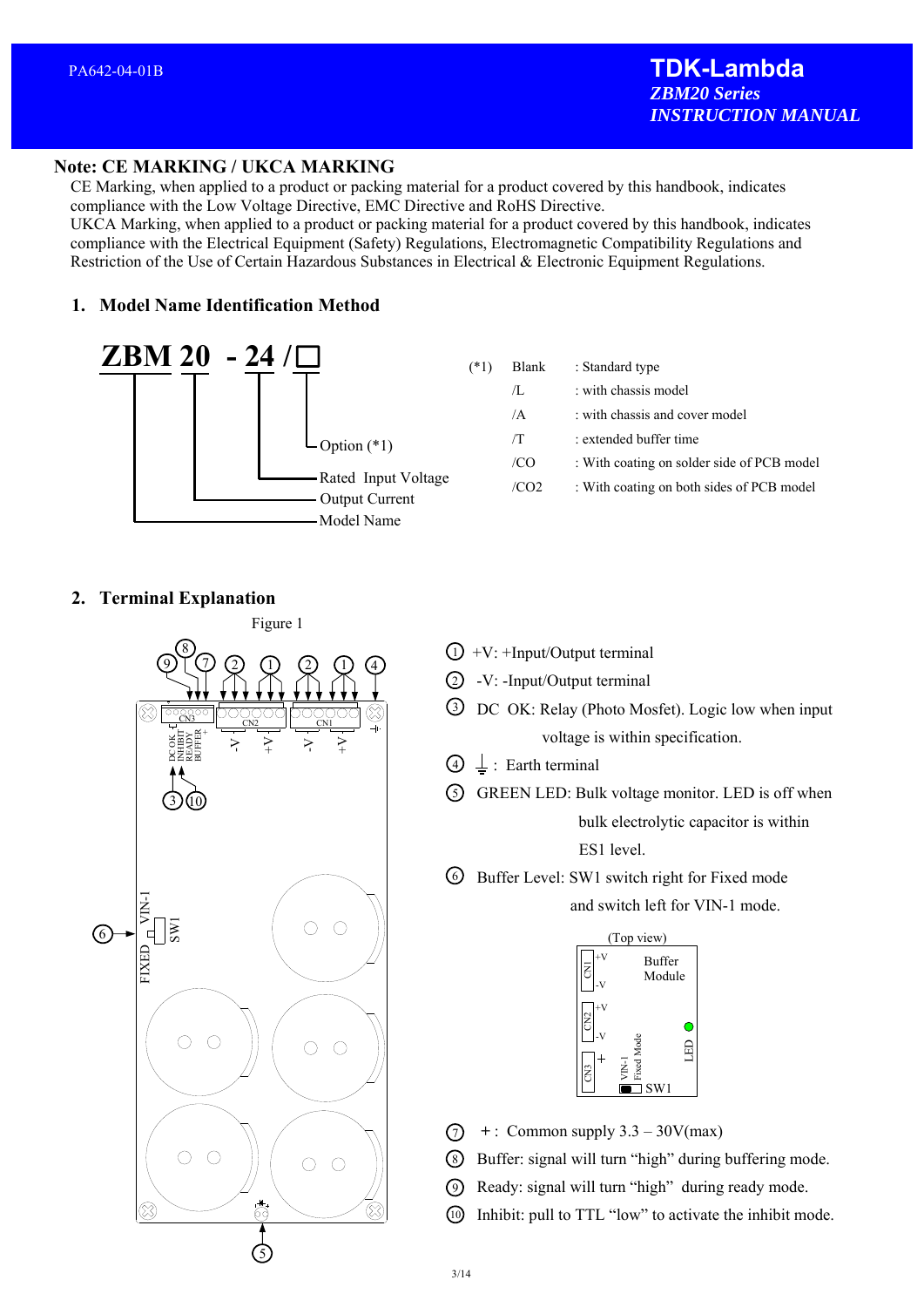# **3. Terminal Connecting Method**

Pay attention to the input wiring. If it is connected to wrong terminal, the buffer module will be damaged.

- When connecting input and output wiring, input voltage should be off .
- The  $\perp$  terminal must be connected to the  $\oplus$  protective earth terminal or chassis of the equipment.
- When connecting or removing input and output wires, do not apply stress to unit.
- Power supply should be fixed directly to the input connector of the buffer module. Please refer to wiring diagram shown in 3-1 below.

#### **3-1 Wiring for power supply and buffer module.**

(1) General input/output wiring



(2) Parallel of buffer units

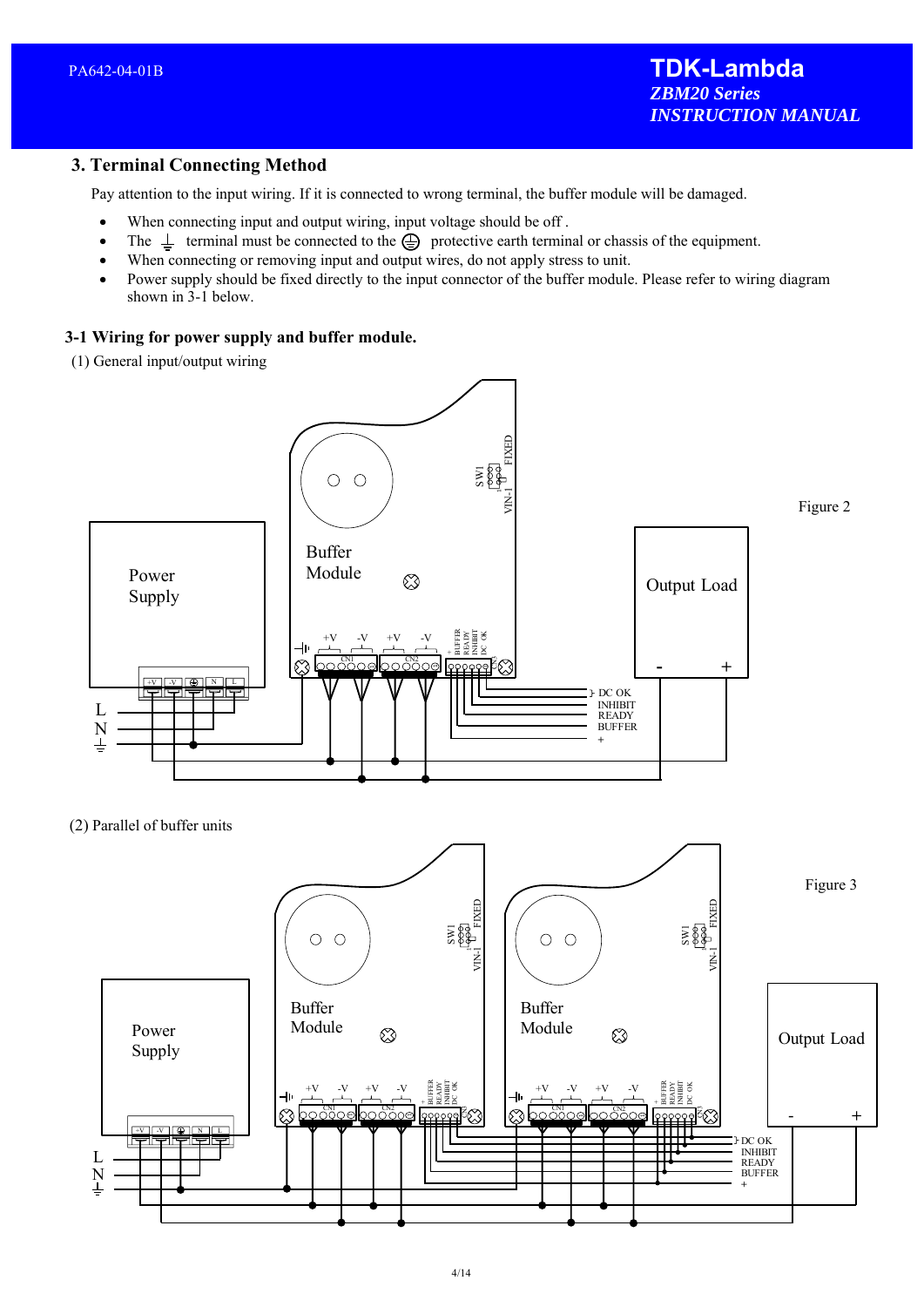Figure 4

(3) Signal wiring with internal voltage supply



NOTE : Please refer to figure 7 for DC OK connection.

(4) Signal wiring with external voltage supply



Figure 5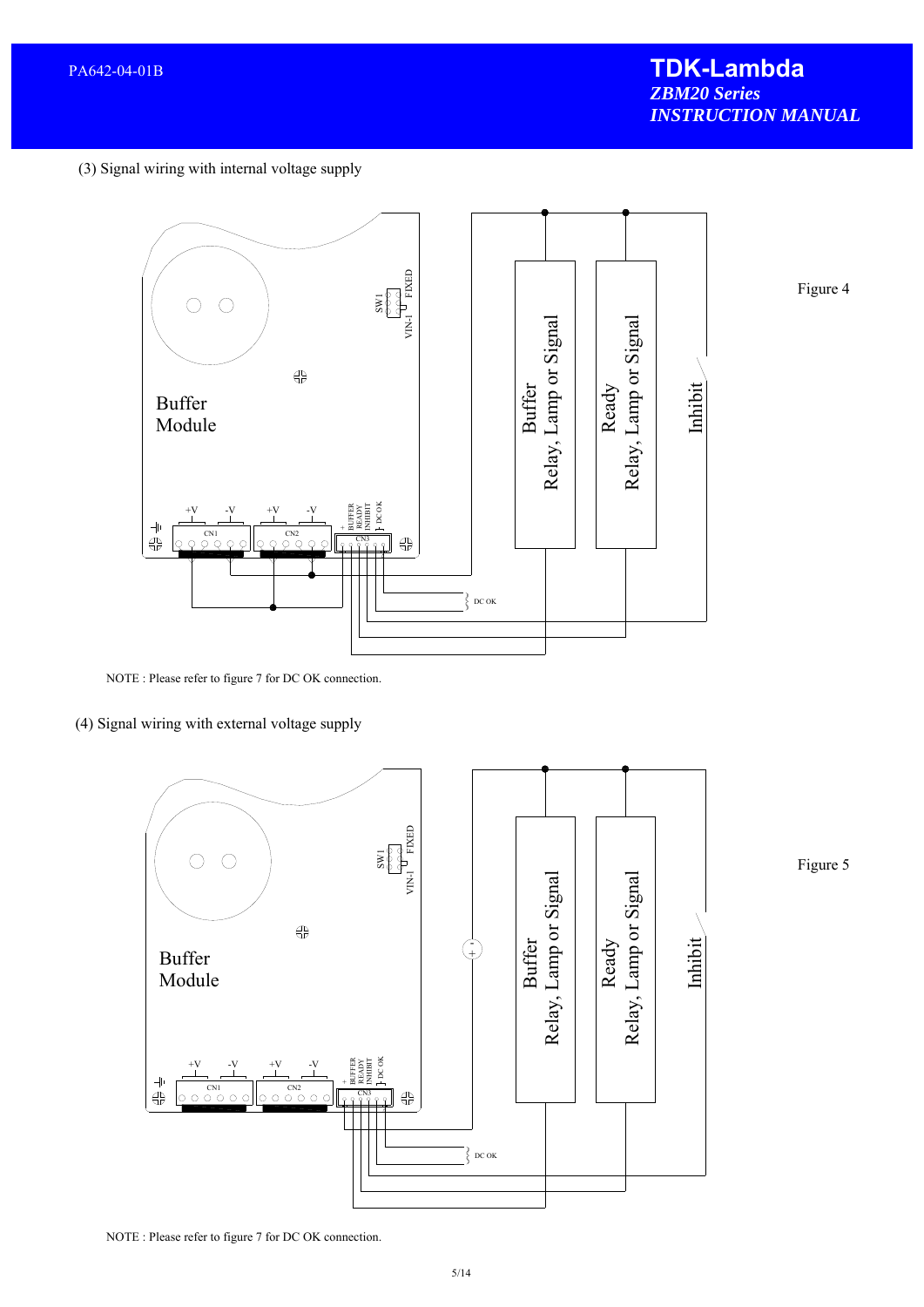# **TDK-Lambda**  *ZBM20 Series INSTRUCTION MANUAL*

## **4. Explanation of Functions and Precautions**

#### **4-1. Input Voltage Range**

4-1.1 Fixed mode, input voltage range :

| Fixed mode                   | ZBM20     |           |               |
|------------------------------|-----------|-----------|---------------|
|                              | 74V       | 5V        |               |
| Input voltage<br>range (VDC) | $23 - 30$ | 14.4 - 18 | $11.5 - 14.4$ |

#### 4-1.2 VIN-1 mode, input voltage range :

| VIN-1 mode                   | ZBM20     |               |  |
|------------------------------|-----------|---------------|--|
|                              | 24V       | 1 S V         |  |
| Input voltage<br>range (VDC) | $24 - 30$ | Not Available |  |

Input voltage which is out of specification or reversed, may damage the unit.

#### **4-2. Nominal Buffer Voltage Range**

4-2.1 Fixed mode, during buffering mode the nominal buffer voltage level :

| Fixed mode                            |      | ZBM20 |  |
|---------------------------------------|------|-------|--|
|                                       |      |       |  |
| Nominal buffer<br>voltage level (VDC) | 22 A | 13.8  |  |

4-2.2 VIN-1 mode, during buffering mode the nominal buffer voltage range :

| VIN-1 mode                   |             | ZBM20         |  |
|------------------------------|-------------|---------------|--|
|                              | 24V         | 1 S V         |  |
| Input voltage<br>range (VDC) | $22 - 29.4$ | Not Available |  |

Caution on use :

a) Kindly take note that the buffer voltage is equal to the input voltage during ready mode.

#### **4-3. Signal Output**

4-3.1 Relay signal is present at the DC OK terminal as indication of the status of input voltage at the input terminal. In normal operation relay DC OK is close if it is greater or open if it is lower then the threshold voltage mentioned below :

|                                          |     | ZBM20 |    |
|------------------------------------------|-----|-------|----|
|                                          | 24V |       |    |
| DC OK typical<br>threshold voltage $(V)$ | 19  |       | 10 |
| NOTE: Measured at $Ta = 25^{\circ}C$     |     |       |    |



4-3.2 Ready and buffer signals as indicator of the operation status of the buffer module. Ready signal will change to logic high when the bulk electrolytic capacitors charged up to more than 220Vdc typically after start up. During buffering mode, buffer signal will change to logic high.

 Ready and buffer signals with 10mA max. are common supply type with voltage range mentioned below :

|                                      | $\epsilon$ onnnon sappr $\epsilon$ , $\epsilon$ , pe $\epsilon$ when $\epsilon$ sharp range members sets $\alpha$<br>ZBM20 |            |              |
|--------------------------------------|----------------------------------------------------------------------------------------------------------------------------|------------|--------------|
|                                      | 24                                                                                                                         |            |              |
| Common supply<br>voltage range $(V)$ | $3.3 - 30$                                                                                                                 | $3.3 - 18$ | $3.3 - 14.4$ |

Caution on use :

- a) Kindly take note that both signals may be mistriggered during brown out conditions.
- b) In ready mode, buffer signal may appear if dynamic load occurred.

| 4-3.3 Inhibit signal with 10mA max. is common supply |  |  |
|------------------------------------------------------|--|--|
| type with voltage range mentioned below :            |  |  |

|                                      | ZBM20      |            |              |  |
|--------------------------------------|------------|------------|--------------|--|
|                                      | 24V        |            |              |  |
| Common supply<br>voltage range $(V)$ | $3.3 - 30$ | $3.3 - 18$ | $3.3 - 14.4$ |  |

 Inhibit function can be activated by simply pulling the inhibit signal line to logic low. The buffer unit will immediately stop the existing charging or buffering operation and start to discharge the energy stored in the bulk electrolytic capacitors to the safe level in about  $3 \sim 5$  seconds.

#### Caution on use :

a) Please do not touch the buffer module immediately after the inhibit function because of high voltage might still present across the bulk electrolytic capacitors.

Please refer to figure 7 for general connection diagram of signals.



For example :

| Common supply  | $R1 = R2$                 | R3                       |
|----------------|---------------------------|--------------------------|
| $12V \pm 10\%$ | $1500\Omega \pm 5\%$ (1W) | $150\Omega \pm 5\%$ (3W) |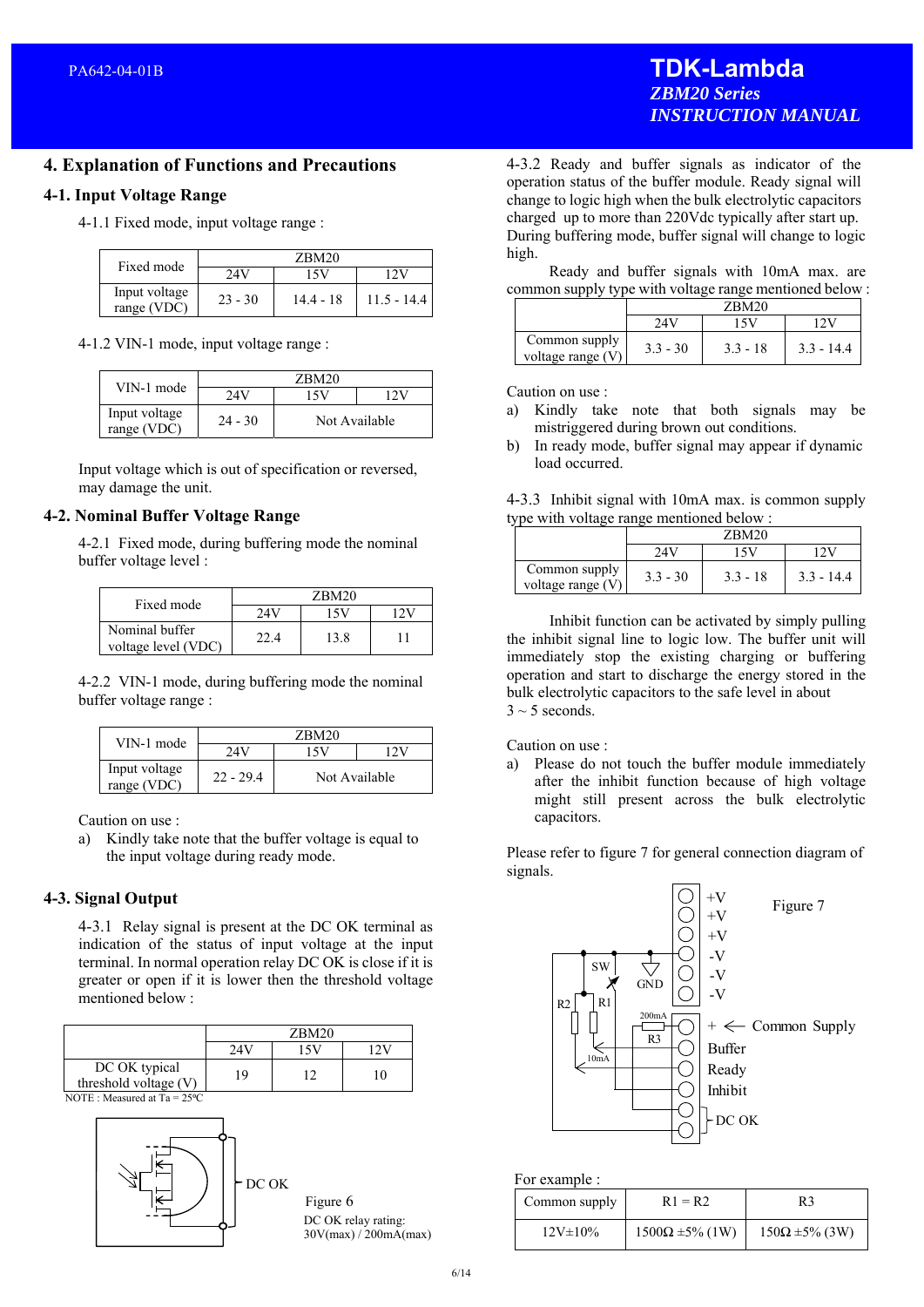Buffer module provides two option for buffer voltage that is fixed mode and Vin-1 mode. Executed using toggle switch to choose between the two options. (refer to Figure 1)

At fixed mode, where in buffer voltage is set at nominal buffer voltage is mainly for fixed output upstream power supply. Refer to section 4-2 for the nominal buffer voltage level. While in Vin-1 mode, the buffer voltage is typically 1V lower than the regulated output voltage of the power supply source. Vin-1 mode is suitable for adjustable output upstream power supply, this is to keep buffer voltage as close as possible to the regulated output voltage of the power supply.

# **4-5. Input Over Voltage Protection ( OVP )**

Input OVP circuit will shut down the boost converter if the input to the buffer module is greater than figure below :

|                     | <b>ZRM20</b> |  |    |
|---------------------|--------------|--|----|
|                     | 24           |  |    |
| Input voltage $(V)$ | $\gamma$     |  | 44 |

If the input drops back to the normal operating range or less than the value mentioned above, the buffer module will operate as per normal again.

# **4-6. Over Current Protection ( OCP )**

The OCP function is provided for the buffer voltage. When the buffering current exceeds 105% of the maximum DC buffer current specification, OCP operation will be activated. The buffering current will be automatically recovered when overload condition is removed.

# **4-7. Parallel Operation**

 The buffer module can be connected in parallel to increase the buffer time. Please refer to wiring diagram shown in 3-1 (2) for parallel connection. The total output current and charge current must not exceed the maximum output current of the upstream power supply. The voltage may drop due to the overcurrent protection of the upstream power supply.

#### **4-8. Series Operation**

Not possible.

#### **4-9. Buffer Module Operation**

The product can be used to :

a) To extend the hold up time after AC loss.



b) To bridge mains failure.



**4-10. The Buffer Current versus Buffer Time for Fixed Mode and Nominal buffer Voltage** 







NOTE : Ta=25°C and initial capacitance.

c) ZBM20-12 : Buffer time :  $0 - 2$  seconds



NOTE : Ta=25°C and initial capacitance.

Kindly refer to product specifications for more details regarding buffer time.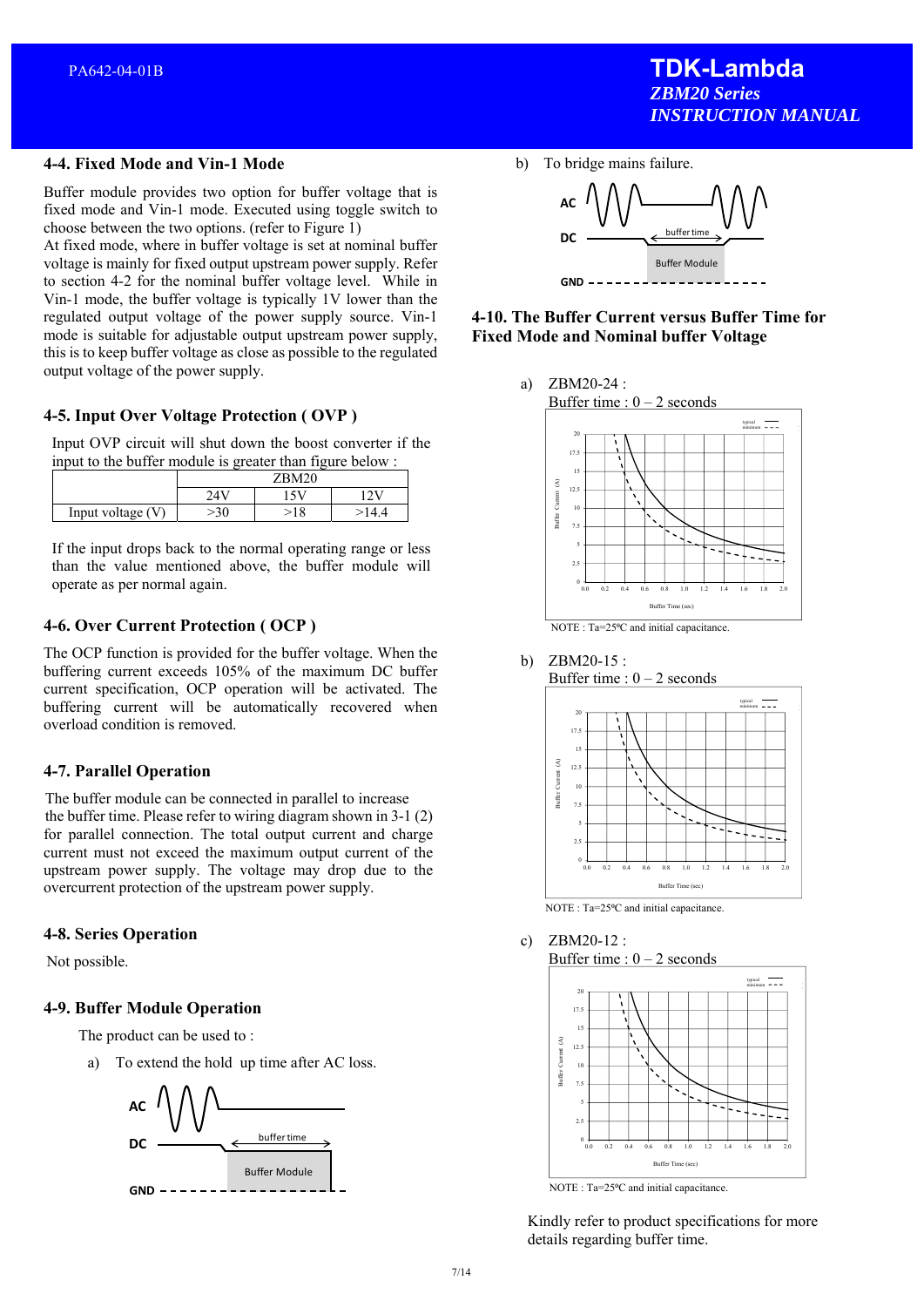#### **4-11. Buffer Ripple & Noise**

The standard specification for maximum ripple value is measured according to measurement circuit shown in figure 8. When load lines are longer, ripple becomes larger. In this case, electrolytic capacitor, film capacitor, etc might be necessary across the load terminal.

#### Figure 8

# $C =$  Film capacitor 0.1  $\mu$ F parallel with

electrolytic capacitor 100 µF

 $R$  = Resistive load



#### **4-12. The Timing Sequence Chart**

- (1) The buffer module is connected to the upstream power supply. After AC input to the power supply, the output from the power supply which is connected to the input/output of the buffer module will charge up the internal circuit of the buffer module.
- (2) Once the input/output voltage reaches the threshold voltage of DC OK circuit, the DC OK signal will change from logic high to logic low.
- (3) After approximately 40s, when the Bulk capacitor voltage reaches the Ready Signal monitor point, the Ready Signal change from logic low to logic high.

Ready Signal Monitor Point

|                                  | ZBM20 |      |      |
|----------------------------------|-------|------|------|
| Model                            | 24V   | 15V  | 12V  |
| <b>Bulk Capacitor</b><br>voltage | 215V  | 130V | 122V |

(4) If the AC input shutdown or brown out conditions, the output voltage from the upstream power supply will go down. In this case, the input/output voltage of the buffer module will go down as well. The buffer module senses this change and it will activate buffer mode. Please refer to section 4-2. for the nominal buffer voltage level that the buffer module to supply back to the output line of the upstream power supply.



- (5) While buffering take place, buffer signal will change from logic low to high. And ready signal will change from logic high to low.
- (6) During the upstream power supply is still turn ON and customer system will like to activate the inhibit function by pulling inhibit signal from logic high to logic low, the buffer module will shut down the internal converters and bulk electrolytic capacitors will be discharged in  $3 \sim 5$ s.
- (7) Once the inhibit function is deactivated, buffer module will resume to normal operation automatically.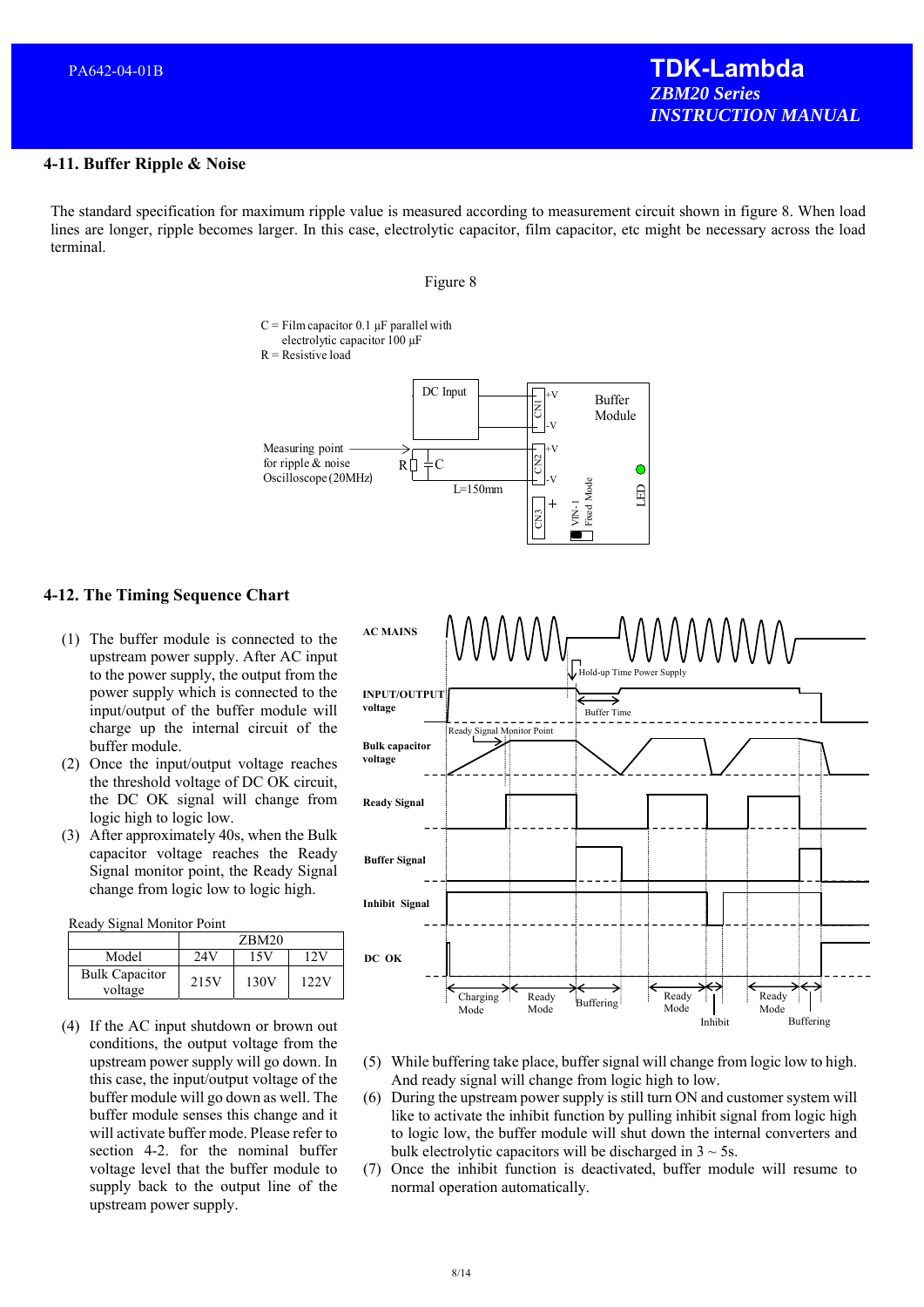#### **4-13. The Block Diagram**



• Fuse rating : 2.5A and 12A

#### **4-14. Isolation Test**

Isolation resistance between input/output & signal ports to  $\frac{1}{2}$  (chassis) shall be more than 100M $\Omega$  at 500VDC. For safety purposes, voltage setting on DC isolation tester must be done before the test. Ensure that the unit is fully discharged after the test.

Input/Output & signal ports ~  $\perp$  (chassis): 500VDC, 100M $\Omega$  or more

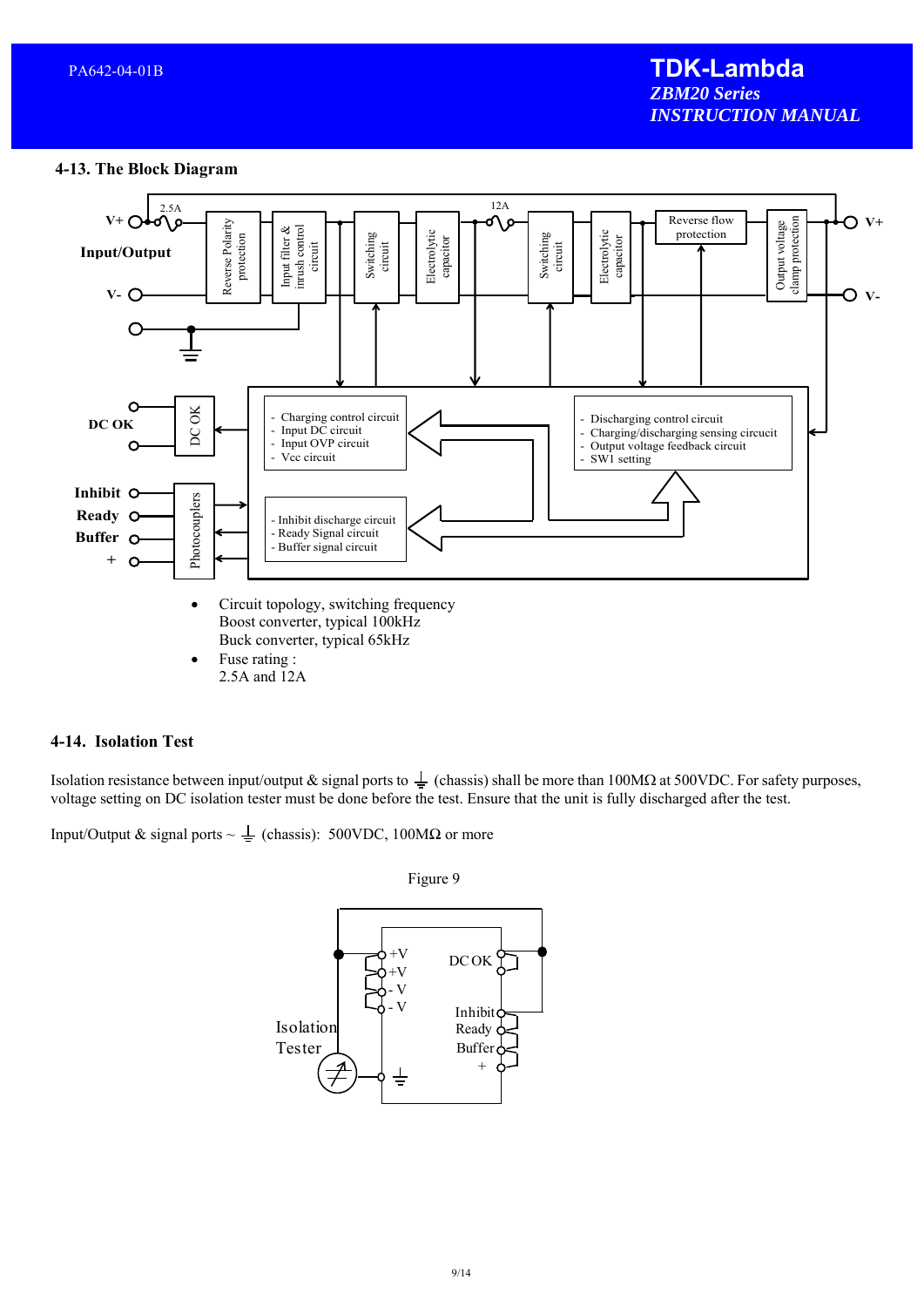#### **4-15. Withstand Voltage**

This series is designed to withstand 500VAC between input/output & signal ports to  $\frac{1}{\epsilon}$  (chassis) for 1 minute. When testing withstands voltage, set current limit of withstand voltage test equipment at 100mA. The applied voltage must be gradually increased from zero to testing value and then gradually decreased for shut down. When timer is used, the buffer module may be damaged by high impulse voltage at timer switch on and off. Connect input/output & signal ports as follows :

Input/Output & signal ports  $\sim \frac{1}{2}$  (chassis) : 500VAC 1min 100mA



# **5. Mounting**



( A ) Standard mounting





(B)







 $(F)$ 

  **directions recommended. 5-2. ZBM20/A Series : There are 6 mounting** 

l (A)  $Standard$  (B)











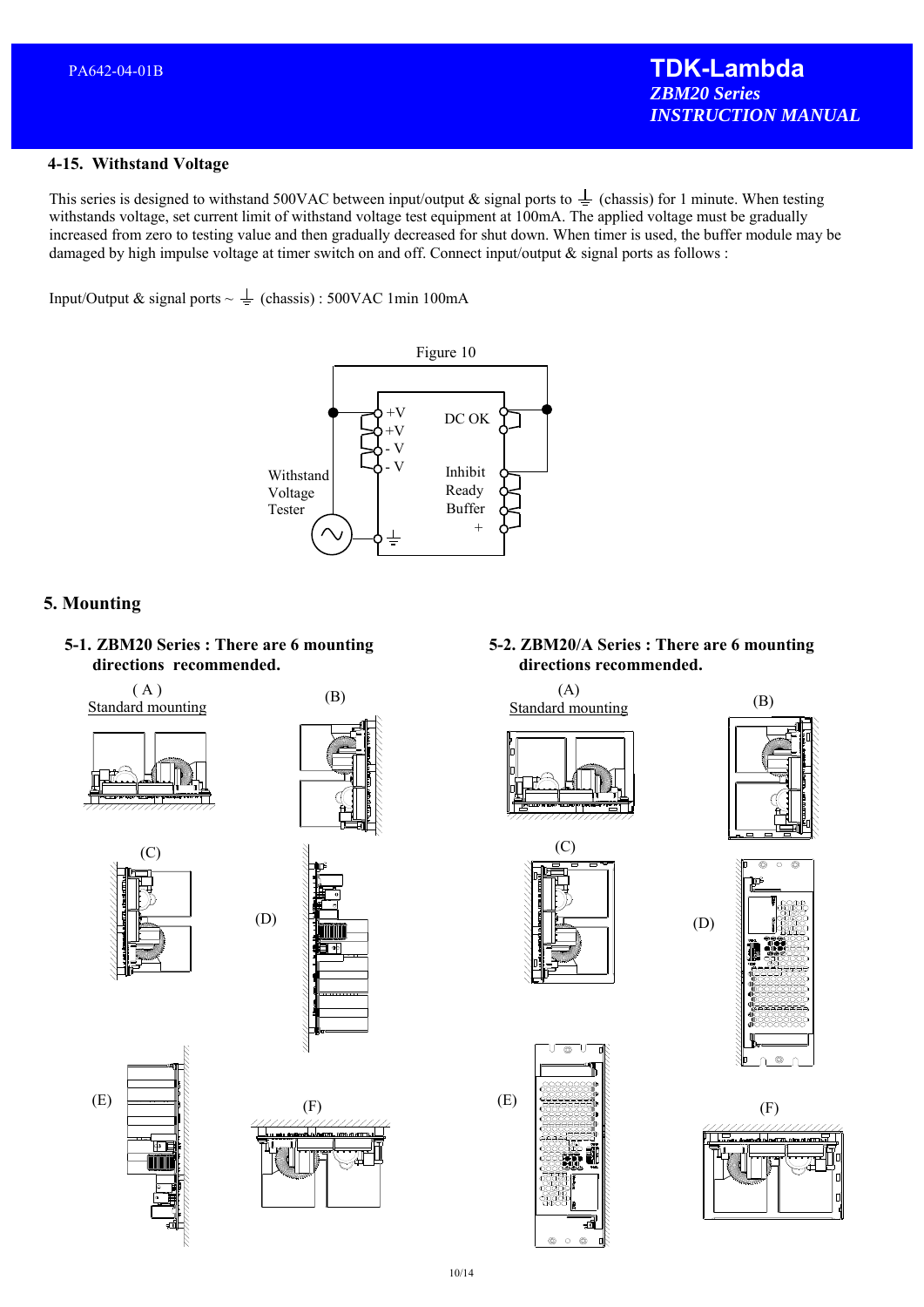Do not exceed the buffer deratings. Please refer to section 6. Leave enough space surround the units to ventilate heat efficiently.



Minimum Installation clearances:

A=5mm which is recommended on the left and right side when products are permanently loaded with full 480W in Ready mode.

In case the adjacent device is a heat source, A=15mm clearance is recommended.

# $5-4. \perp$

 $\frac{1}{x}$  must be connected to the protective earth terminal of the equipment. Mounting holes must be connected to the chassis (conductor) by metal spacer. When screw clamping the mounting holes, please use the screw with spring washer. If not connected to the chassis(conductor), the conducted noise, radiation noise and output noise will increase. (The location of mounting holes for chassis connection is shown with mark  $\perp$  in figure 12.)

Figure 12

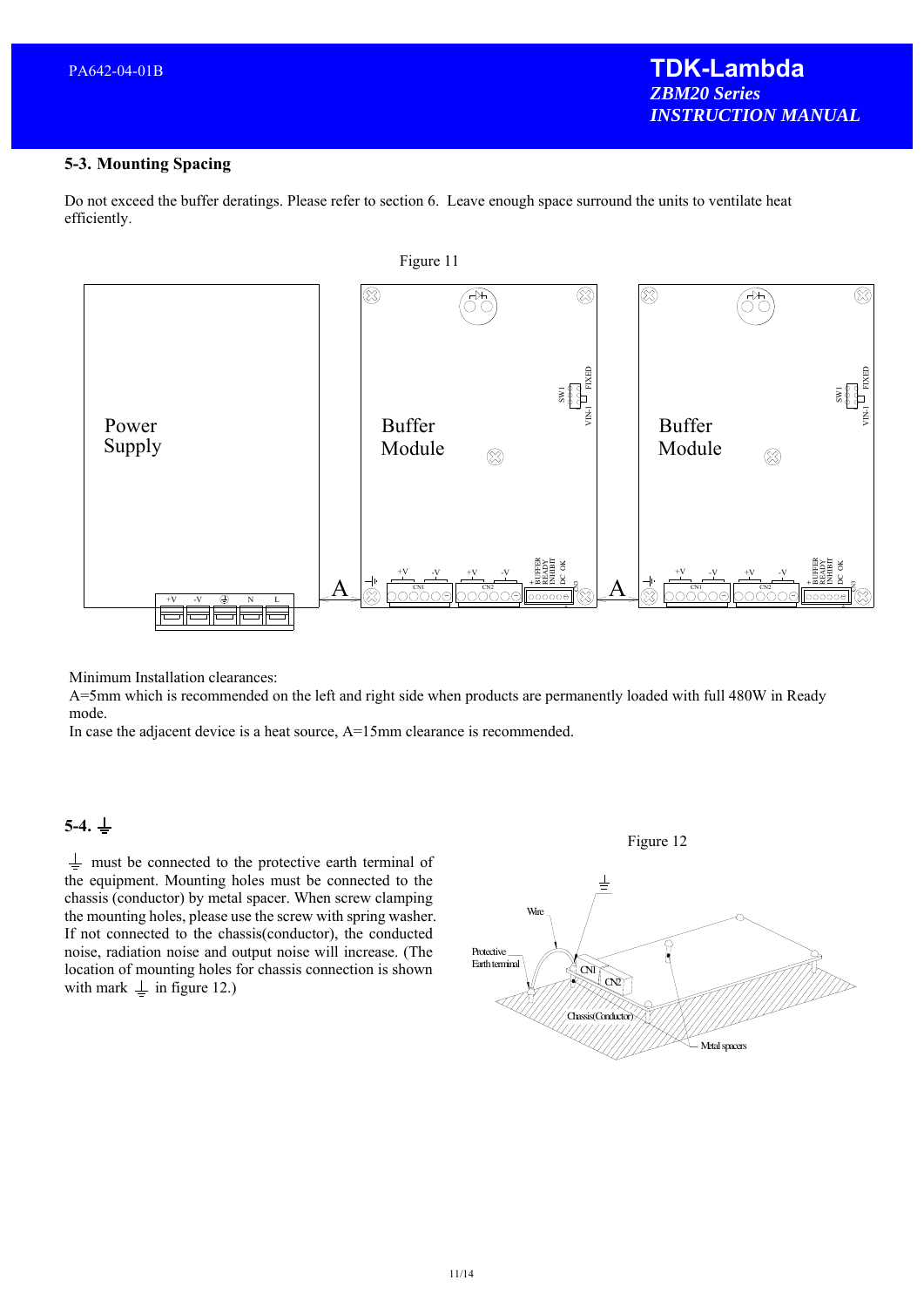#### **5-5. Mounting Method**

• Insert the spacer (Max  $\varnothing$ 6) of height more than 8mm to lift the unit. And use all mounting holes A for the unit installation.

The vibration specification is specified under this mounting condition.

(1) Mounting holes size : 5 holes Ø 3.2mm



 Mounting condition to meet Isolation & Withstand Voltage standard.

- **TDK-Lambda**  *ZBM20 Series INSTRUCTION MANUAL*
- Allowable area by metal pieces is 5mm from each PCB corners and additional position at the center of PCB.

Refer to figure 14 below for more detail.





More<br>than 4mm than 4mm

- More<br>than 4mm than 4mm Figure 15 More than More than 4mm  $\overline{\circ}$ ਠ More More Component side than 4mm than 4mm ⊼ PCB More than  $8\mathrm{mm}$ More than **O**  $\circ$ 
	- Keep 4mm space from the surfaces and sides of PCB. Especially, 8mm space is necessary from the solder surface. If the space is not enough, the specification of isolation and withstand will not be satisfied. Take the space in the buffer module surroundings and the upper area of components to keep enough for convection cooling.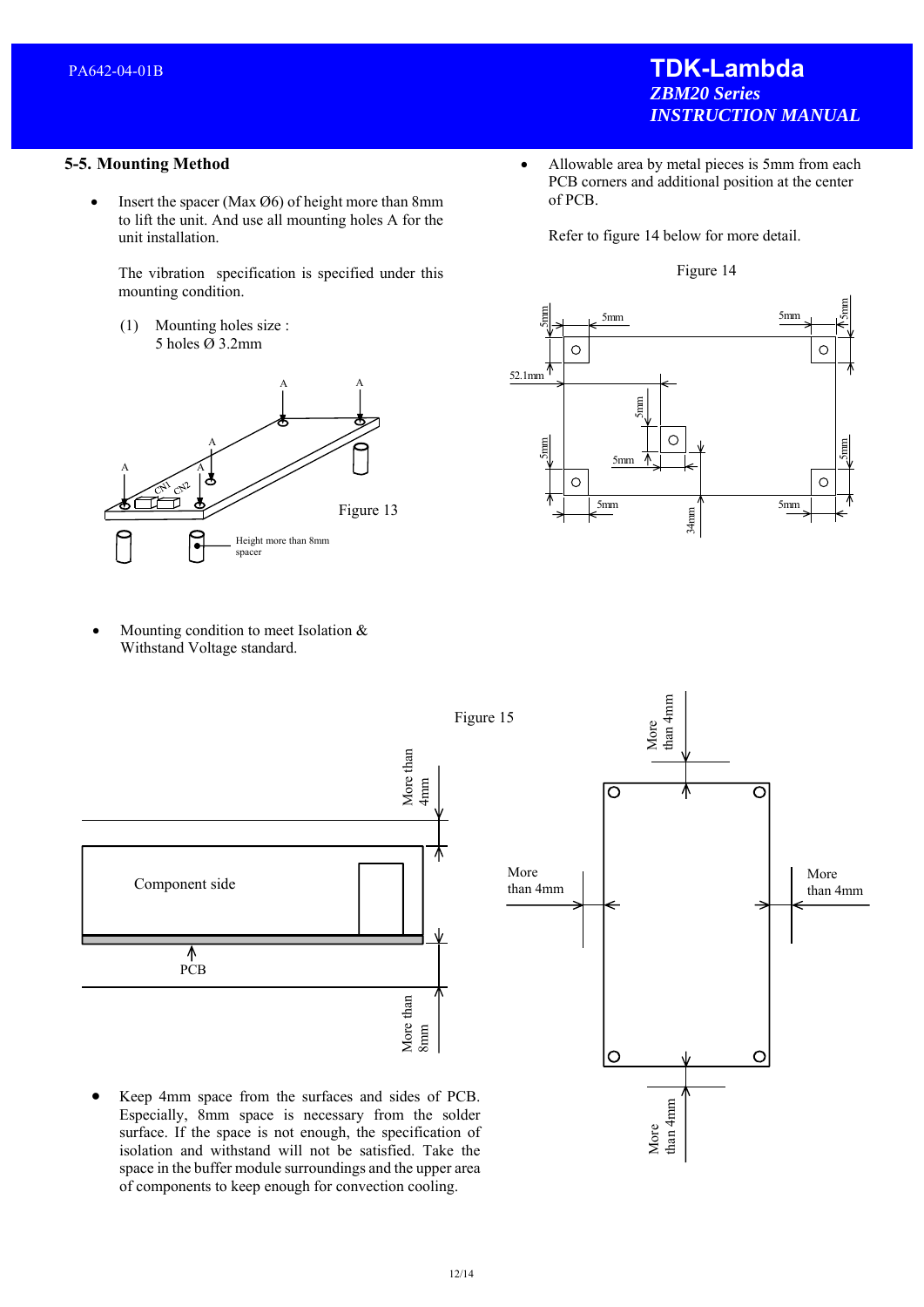## **6. Buffer Derating**

ZBM20 and ZBM20/A series.



# **7. The Life Expectancy**

The life expectancy of buffer module depends on the life of the built-in aluminium electrolytic capacitors. The life is described in reliability data.

The life of the aluminium electrolytic capacitor varies depending on the method of mounting the buffer module, the load current and the ambient temperature. Please refer to the "Electrolytic Capacitor Lifetime".

Please do not use the product which passed over the life expectancy. There is a risk of unexpected buffer shutdown and specifications may not be satisfied.

Please contact us for maintenance or exchange the product which exceeded the life expectancy.

#### **8. EMC**

The ZBM20 series complies with the provisions of the EMC directive and meets the following standards :

Emissions: EN55032 Class B, CISPR32-B

Immunity: EN61000-4-2, -3, -4, -5, -6

EMI (CE) compliance to be confirmed at system level.

Product is considered as a peripheral accessory to power supply.

# **9. Wiring Method**

Use all wires as thick and short as possible to make lower impedance. Noise can be eliminated by attaching capacitor to the load terminals.

For safety and EMI considerations, connect  $\perp$  terminal to protective earth terminal of equipment.

Caution on use :

(a) Kindly keep the input wires as short as possible, this is to avoid mistriggering of signals during dynamic load condition.

#### **10. ZBM20 and ZBM20/A series**

| Wiring recommendation |                                              |               |  |  |
|-----------------------|----------------------------------------------|---------------|--|--|
| Model Type            | Connector                                    | Wire<br>(AWG) |  |  |
| CN1 and CN2           | Input/Output<br>$+V. -V$                     | $16 - 22$     |  |  |
| CN3                   | Signal (DC OK, Inhibit,<br>Ready, Buffer, +) | $22 - 30$     |  |  |

- 1) Wire requirement is rated at minimum 105°C and to use copper conductor only.
- 2) For use in a Pollution degree 2 environment only.
- 3) These products are considered for use where maximum ambient temperature does not exceed 70°C. When installing these products please refer to section 6 for derating.
- 4) Recommended for indoor use.

#### **11. Accessory**

Connectors used :

| <b>Part Description</b>         | Part name          | Manufacturer | Ouantity |
|---------------------------------|--------------------|--------------|----------|
| $\text{Pin}$ header (CN1 & CN2) | $B6P-VH(LF)(SN)$   | J.S.T        |          |
| $P$ in header $(CN3)$           | $B6B-XH-A(LF)(SN)$ | J.S.T        |          |

Matching housing, Pins & Tool (Not included with the product) :

| Part Description              | Part name     | Manufacturer | Quantity |
|-------------------------------|---------------|--------------|----------|
| Socket housing $(CN1 \& CN2)$ | VHR-6N        | J.S.T        |          |
| Socket housing (CN3)          | XHP-6         | J.S.T        |          |
| Terminal Pins (CN1 & CN2)     | SVH-41T-P1.1  | J.S.T        | 12       |
| Terminal Pins (CN3)           | SXH-002T-P0.6 | J.S.T        |          |

# **12. Warranty period**

This product is warranty for a period of 5 years from the date of shipment.

For damage occurring at normal operation within this warranty period, repair is free of charge.

Please read the General Safety Instruction before using the products.

Product marking :

# **TDK·Lambda**

TDK-Lambda Singapore Pte. Ltd. (Sales, Services and R&D) 1008 Toa Payoh North #06-01/08, #07-01/03 Singapore 318996 Telephone: +65 62517211 Facsimile: +65 62509171 WEBSITE: www.tdk-lambda.com.sg